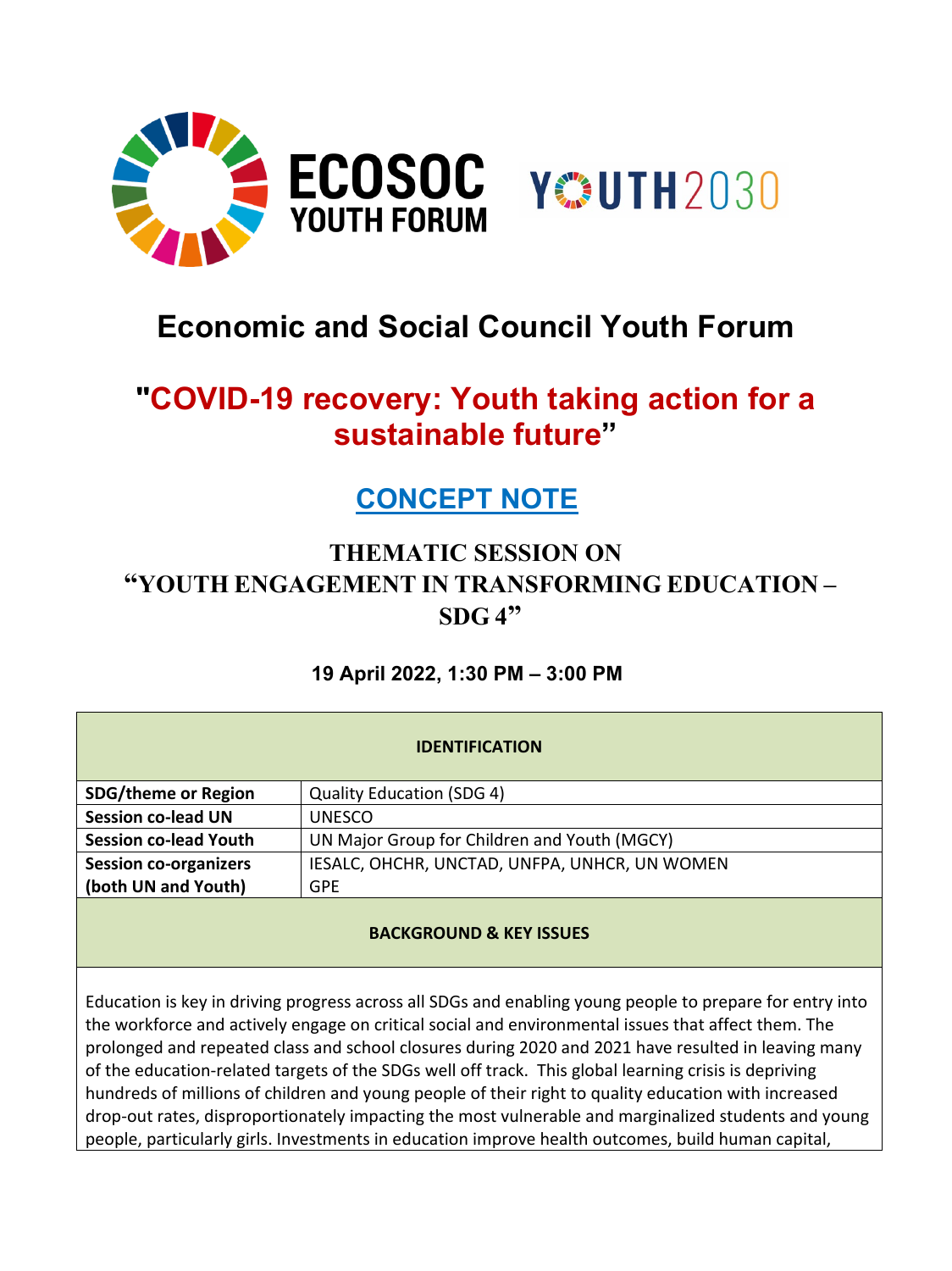reduce poverty and inequality, combat violence and extremism, and boost earnings. Yet confronted with young and growing populations, high rates of poverty and inequality – and compounded by the impacts of COVID-19 –many governments in lower-income countries lack the resources they need to get all children in school and learning.

In addition, the COVID-19 pandemic has exacerbated the risks that arise when young people do not have access to (technological) resources and the appropriate education and training to unlock their innovative potential. As digital technologies continue to open up a world of new opportunities, many youth from lower income countries still require access to the internet as well as the right skill-set necessary to leverage new digital technologies to improve their livelihoods and solve urgent social, economic and environmental challenges at community level. Education institutions and professional development initiatives need to equip young people with transferable skills, offer apprenticeships and mentorship opportunities, as well as foster innovative spirit to keep up with the needs of the changing job market. For young people to seize the benefits of the new digital era ahead, providing resilient and high-quality education environments where innovation, best practices and creativity are nurtured need to become an integral part of new learning ecosystems.

Within this context, the ECOSOC Youth Forum SDG 4 Breakout session will highlight the role of youth engagement in enhancing the quality of formal and informal education. The skills and knowledge that young people need to effectively contribute to human rights, sustainable development, a culture of peace and non-violence, respect for diversity and global citizenship will be discussed, as well as challenges and opportunities to develop and deliver related educational programmes. This session will provide a safe space for young people to share their perspectives on how to transform education amidst ongoing crises. Through an interactive dialogue, youth representatives will identify recommendations for the future of education and learning, including as part of the overall consultations on the Transforming Education Summit to be held in September 2022.

#### **SESSION OBJECTIVES**

This session aims to highlight the role of youth engagement in enhancing the quality of formal and informal education. Existing youth-led solutions that transform education and their impacts on local, national, and regional communities will be showcased in this session. The skills and knowledge that young people need to effectively contribute to human rights, sustainable development, a culture of peace and non-violence, respect for diversity and global citizenship will be discussed, as well as challenges and opportunities to develop and deliver related educational programmes. Proposed strategies on how youth engagement can be strengthened to reshape formal and informal education in response to the COVID-19 pandemic will be shared and discussed. Strategies to increase and improve youth advocacy for education financing and inclusive education will be shared. The purpose of this segment is to reiterate the need to support and build upon existing youth-led solutions to improve the accessibility and equity of education and to accelerate progress on SDG 4.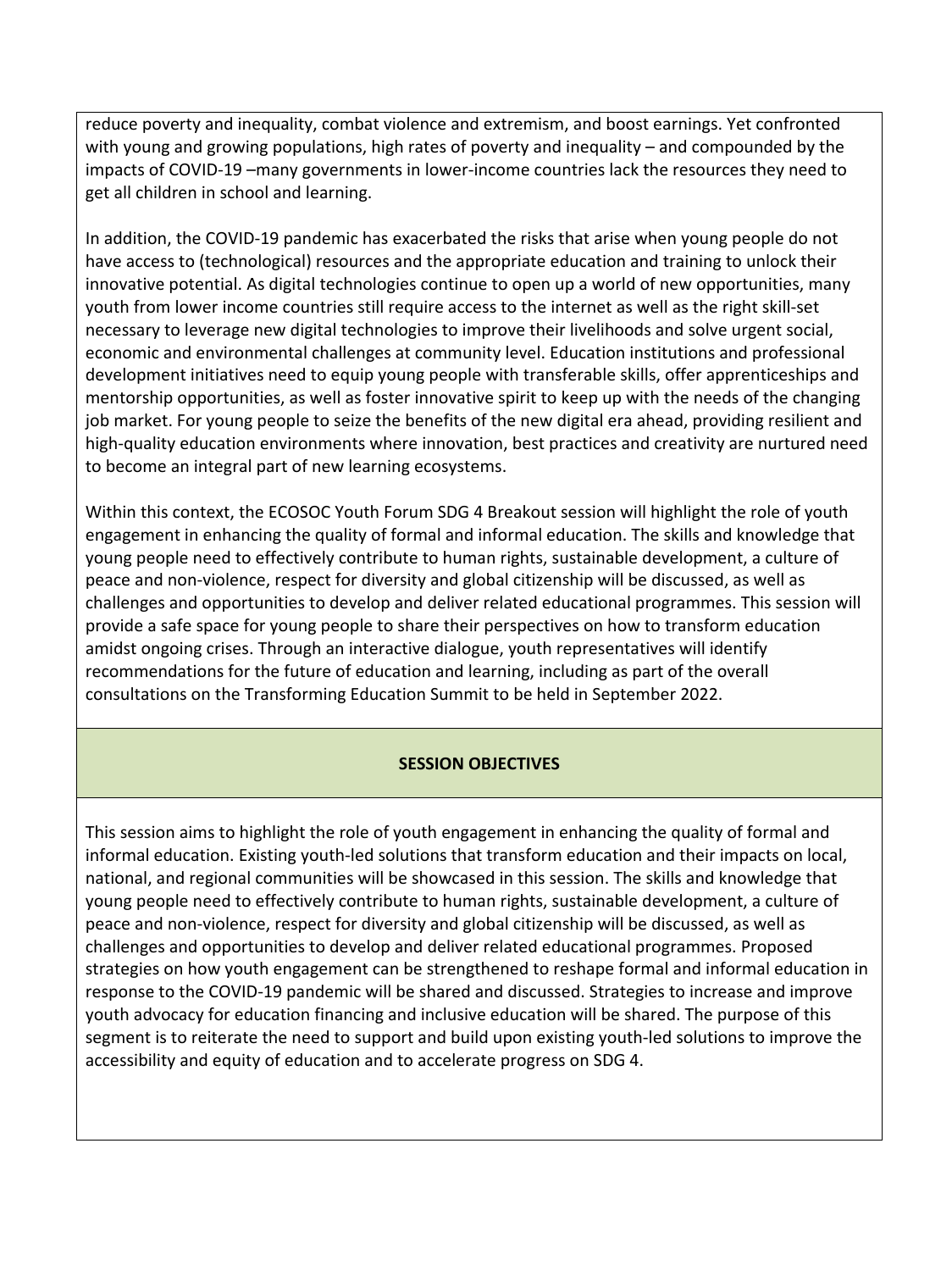### **EXPECTED OUTCOMES**

#### **Primary outcomes**

- 1. Raise awareness about youth and student priorities to ensure that education systems are inclusive, future-proof, sustainable, safe, and backed by education policy, financing, and infrastructure
- 2. Raise awareness about existing youth-led solutions that are transforming informal and formal education
- 3. Discuss and propose strategies to strengthen youth engagement during planning processes, consultations, implementation, validation, and reviewing procedures relating to improving quality education

#### **Secondary outcomes**

- 1. Existing youth and student organisations and affiliations and youth-led solutions are provided opportunities to gain support through sustainable funding and resourcing
- 2. Youth and students are invited by member states in intergenerational dialogues to shape national education commitments

#### **APPROACH USED TO GENERATE CONCRETE CONTRIBUTIONS AND RECOMMENDATIONS**

The virtual event will be structured as an interactive and intergenerational session, featuring UN, civil society, academia and government representatives. More particularly, youth representatives will answer questions prepared for the session and share experiences and lessons learned. The showcased examples of meaningful and successful youth actions will provide a set of good practices for possible replication and adaptation in other relevant contexts.

#### **OVERALL STRUCTURE AND FLOW**

The session will highlight the experiences of youth and student panellists and their creative action towards creating more sustainable and equitable education.

#### **01:30-01:35 Introduction of the session**

#### **01:35-01:50 Opening Remarks**

Sobhi Tawil, Director of Future of Learning and Innovation, UNESCO Loes van der Graaf, Education Focal Point, MGCY Screening of the video "Start acting by learning for our planet"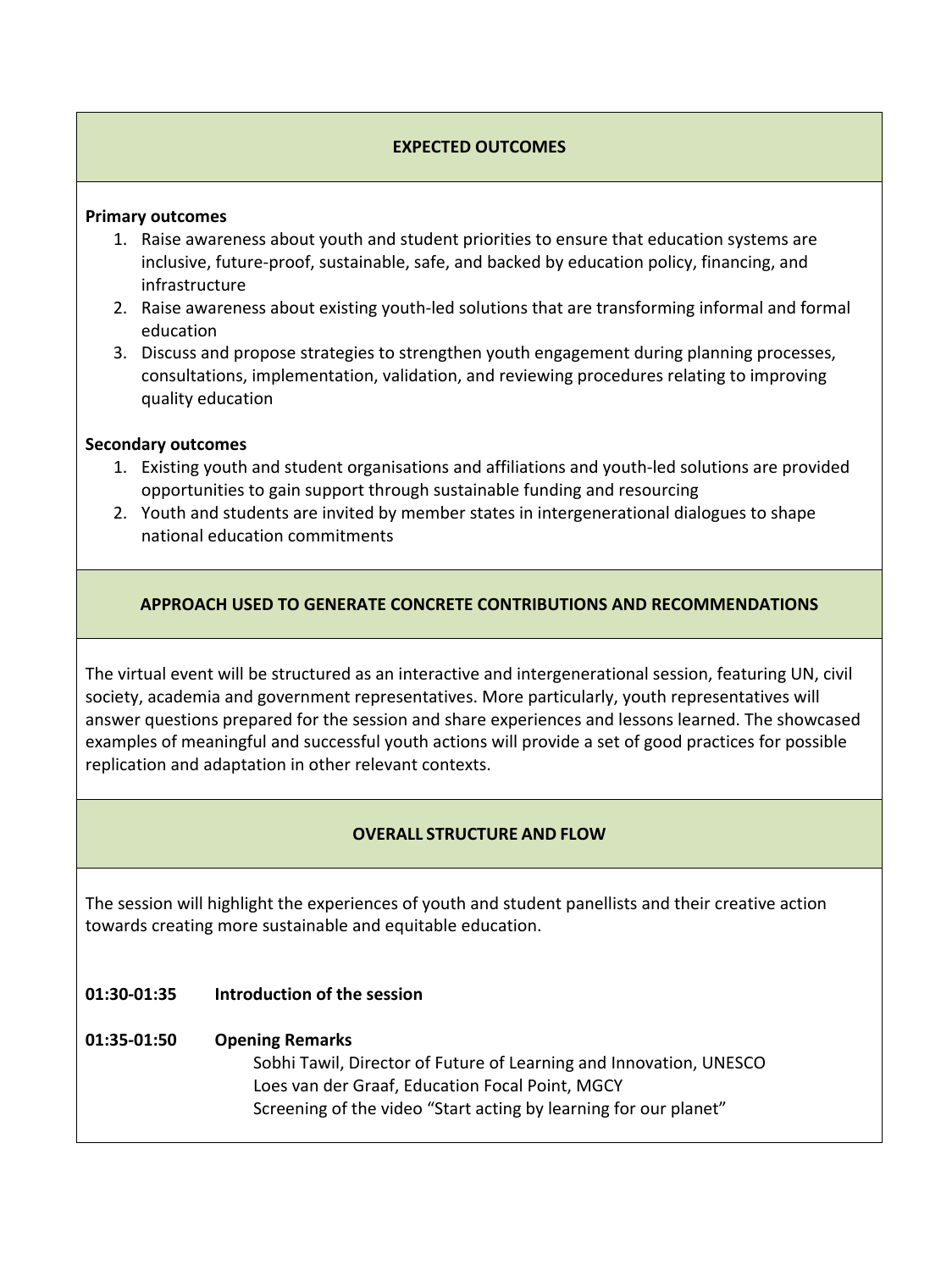# **01:50-02:50 Young Voices on Transforming Education** Each panellist will share their journey of taking action achieving quality education in their local communities. The moderator will lead a discussion with the panellists and discussants around the guiding questions below. Panellists will share their insights and the recommendations from their consultations with other young people to achieve these targets.

# **02:50-02:55 Interactive Moment**

Attendees will share their views on transforming education through an online tool.

# **02:55-03:00 Closing Remarks**

Armel Azihar, SDG4Youth Transforming Education Summit Youth Advisor Key outcomes of this session will be expressed to attendees and next steps on strengthening youth partnerships in local communities will be shared.

# **SESSION DISCUSSION QUESTIONS**

- 1. How can we ensure meaningful youth engagement and youth advocacy in transforming and reimagining the future of education?
- 2. How can young people and stakeholders work together to build back SDG 4 issues that are off track?
- 3. What kind of education is needed to ensure youth empowerment and positive engagement in society?

# **NAMES OF SESSION SPEAKERS AND MODERATOR(S)**

Moderator:

• Ulises Brengi, SDG4Youth Network Transforming Education Summit Youth Advisor

Opening and Closing Remarks:

- Sobhi Tawil, Director of Future of Learning and Innovation, UNESCO
- Loes van der Graaf, Education Focal Point, MGCY
- Armel Azihar, SDG4Youth Transforming Education Summit Youth Advisor

Panellists:

- Noella Bidikukeba Ilunga, Humanitarian Youth Ambassador and Former President of DAFI Club in Zambia
- Melissa Diamond, Founder and Executive Director, A Global Voice for Autism
- Guncha Annageldiyeva, International Coordinator of Communication, Y-PEER Network
- Selin Ozunaldim, Youngest representative of UN Women's global gender equality movement HeForShe in Turkey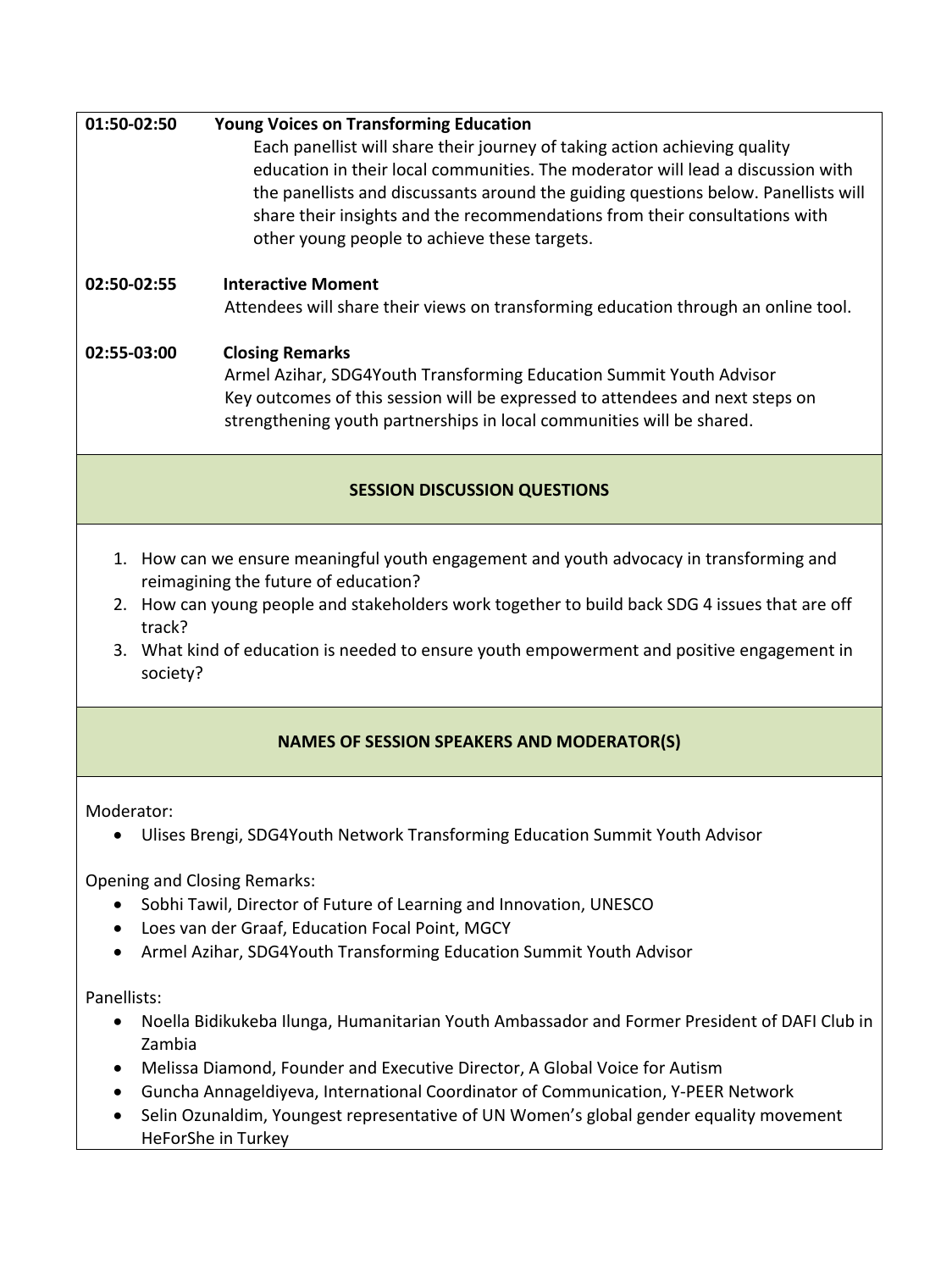- Smriti Khemka, Member of the Global Youth As Researchers (YAR) Learning Team
- Asimawu Tahiru, Global Partnership for Education (GPE) Youth Leader
- Muhammad Sarim Raza, Youth Leader at UNCTAD

Discussants:

- Hao Jingfang, Chinese Youth Representative
- Lara Bertemes, Luxemburger Youth Representative
- Mariya Badeva, Bulgarian Youth Representative
- Manal Moussane, Dutch Youth Representative

### **OVERVIEW OF PREPARATORY EVENT/CONSULTATION**

Leading up to the breakout session, the co-leaders will organize several consultations with UN and youth co-organizers, including the SDG4 Youth Network. The consultations will follow an interactive dialogue format relying on guiding questions and will prioritize the voices of young people. Audiences will be given the opportunity to engage in the preparatory events through social media and ad hoc surveys to be published on the official communication channels of both co-leaders and co-organizers.

# **SUGGESTED READING**

1. [Sustainable Development Goal 4 and its targets](https://sustainabledevelopment.un.org/sdg4)

2. [Incheon Declaration: Education 2030: Towards Inclusive and Equitable Quality Education and](https://unesdoc.unesco.org/ark:/48223/pf0000245656)  [Lifelong Learning for All](https://unesdoc.unesco.org/ark:/48223/pf0000245656)

3. [A Youth Development Lens on Education 2030 \(SDG4\) -](https://www.sdg4education2030.org/sites/default/files/2018-09/A%20Youth%20Development%20Lens%20on%20Education%202030%20September%202018.pdf) Inter-Agency Network on Youth [Development](https://www.sdg4education2030.org/sites/default/files/2018-09/A%20Youth%20Development%20Lens%20on%20Education%202030%20September%202018.pdf)

- 4. [Education for Sustainable Development Goals: learning objectives](https://unesdoc.unesco.org/ark:/48223/pf0000247444)
- 5. [Global Citizenship Education: Topics and objectives](https://unesdoc.unesco.org/ark:/48223/pf0000232993)

6. [UN Youth Strategy, Youth 2030: Working With and For Young People,](https://www.un.org/youthenvoy/wp-content/uploads/2018/09/18-00080_UN-Youth-Strategy_Web.pdf) *[Fourth Priority: Youth and](https://www.un.org/youthenvoy/wp-content/uploads/2018/09/18-00080_UN-Youth-Strategy_Web.pdf)  [Human Rights](https://www.un.org/youthenvoy/wp-content/uploads/2018/09/18-00080_UN-Youth-Strategy_Web.pdf)*

7. [UN Declaration on Human Rights Education and Training](https://documents-dds-ny.un.org/doc/UNDOC/GEN/N11/467/04/PDF/N1146704.pdf?OpenElement)

8. [UN Human Rights Council Resolution 39/3: World Programme for Human Rights Education](https://documents-dds-ny.un.org/doc/UNDOC/GEN/G18/293/75/PDF/G1829375.pdf?OpenElement)  [\(youth\)](https://documents-dds-ny.un.org/doc/UNDOC/GEN/G18/293/75/PDF/G1829375.pdf?OpenElement)